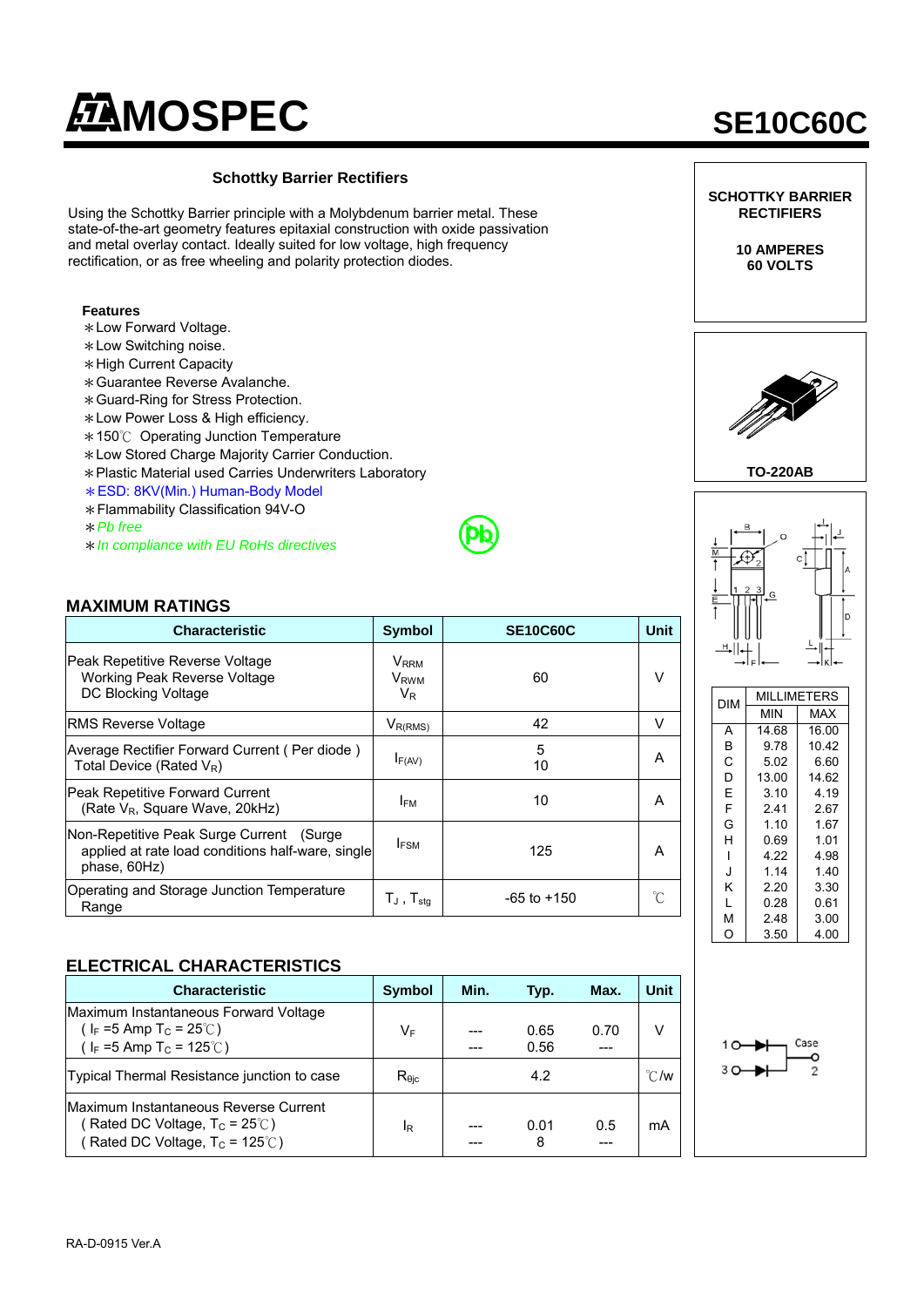





FIG-3 TYPICAL REVERSE CHARACTERISTICS FIG-4 TYPICAL JUNCTION CAPACITANCE









NUMBER OF CYCLES AT 60 Hz

FIG-5 PEAK FORWARD SURGE CURRENT